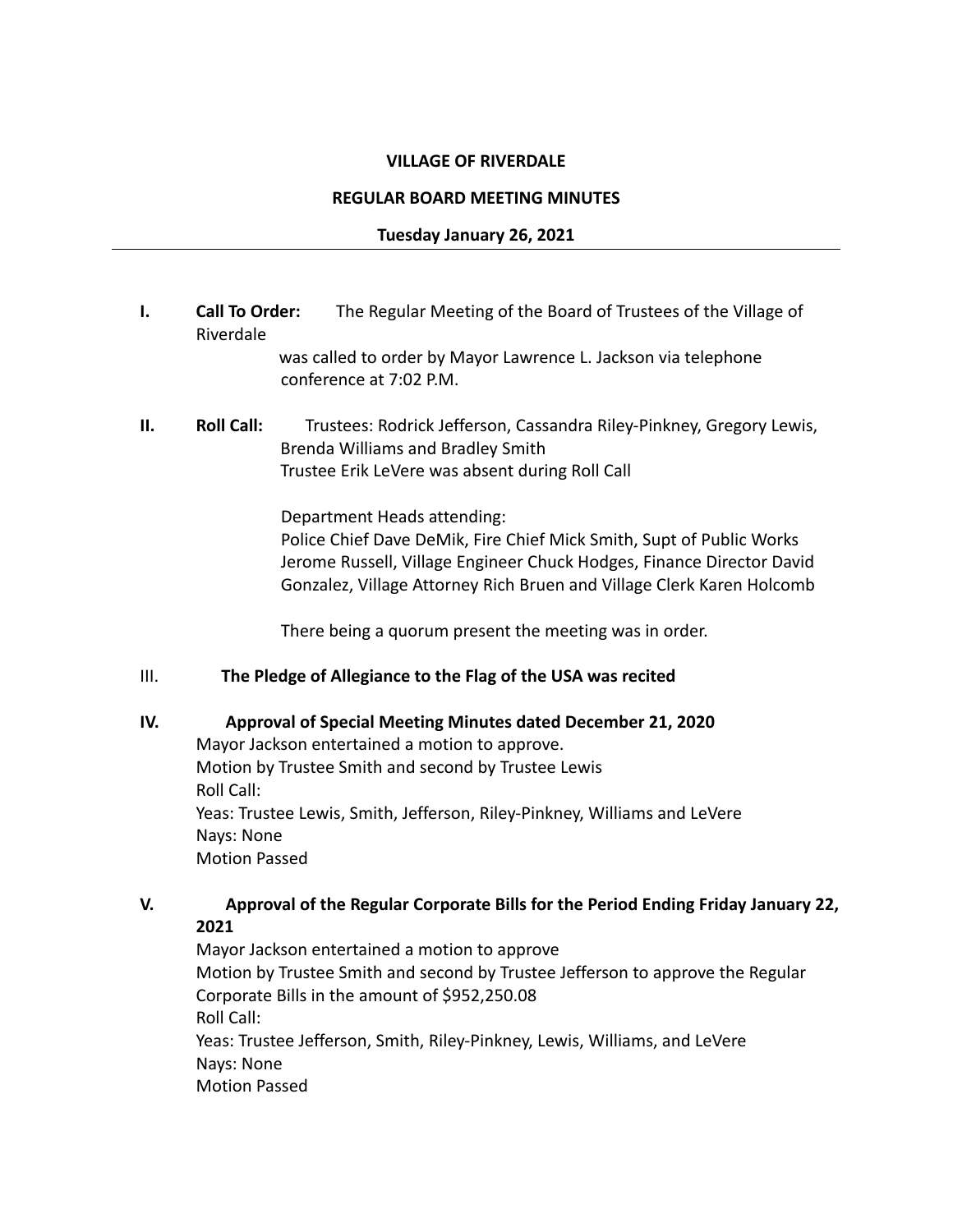## **VI. Correspondence: None**

#### **VII. Announcements:**

Chief DeMik indicated the Police Department is doing a "Code Red" to assist the elderly or handicap who may need assistance with shoveling. They are to contact the Police Department and we will contact Public Works to help.

#### VIII. **Unfinished Business:** None

#### IX. **New Business**

1. **A RESOLUTION OF THE VILLAGE OF RIVERDALE, COOK COUNTY, ILLINOIS, REAFFIRMING THE VILLAGE OF RIVERDALE AS A WELCOMING AND INCLUSIVE VILLAGE, EXPRESSING THE BOARD OF TRUSTEE'S SOLIDARITY WITH CHICAGOLAND'S SOUTH ASIAN COMMUNITY REGARDLESS OF RELIGION AND CASTE, HONORING INDIA'S 72ND REPUBLIC DAY, AND URGING THE GOVERNMENT OF INDIA TO CONDEMN VIOLENCE IN THE NAME OF ANY FAITH WHILE UPHOLDING THE DEMOCRATIC PRINCIPLES AND SECULAR PROVISIONS OF THE INDIAN CONSTITUTION**

Mayor Jackson says this resolution addresses people who have interest in the Village of Riverdale and who are lobbying their congressmen for support to address inhumane treatment of people around the world, including India. This resolution would help business owners and people in the Village who have been affected. Mayor Jackson entertained a motion to acknowledge Trustee Erik LeVere at 7:10pm. Motion by Trustee Riley-Pinkney and second by Trustee Lewis By Voice Vote Motion Passed Mayor Jackson entertained a motion to adopt the Resolution Motion by Trustee LeVere and second by Trustee Lewis Roll Call: Yeas: Trustee Lewis, LeVere, Jefferson, Riley-Pinkney, Williams and Smith Nays: None Motion Passed

Mayor Jackson requested a certified copy of the Resolution be prepared for Mr. Vihoz

# 2. **A RESOLUTION OF THE VILLAGE OF RIVERDALE, COOK COUNTY, ILLINOIS, AUTHORIZING THE EXECUTION OF AN APPLICATION FOR THE COOK COUNTY COMMUNITY DEVELOPMENT BLOCK GRANT 2021 PROGRAM YEAR**

Mayor Jackson referred to Engineer Hodges.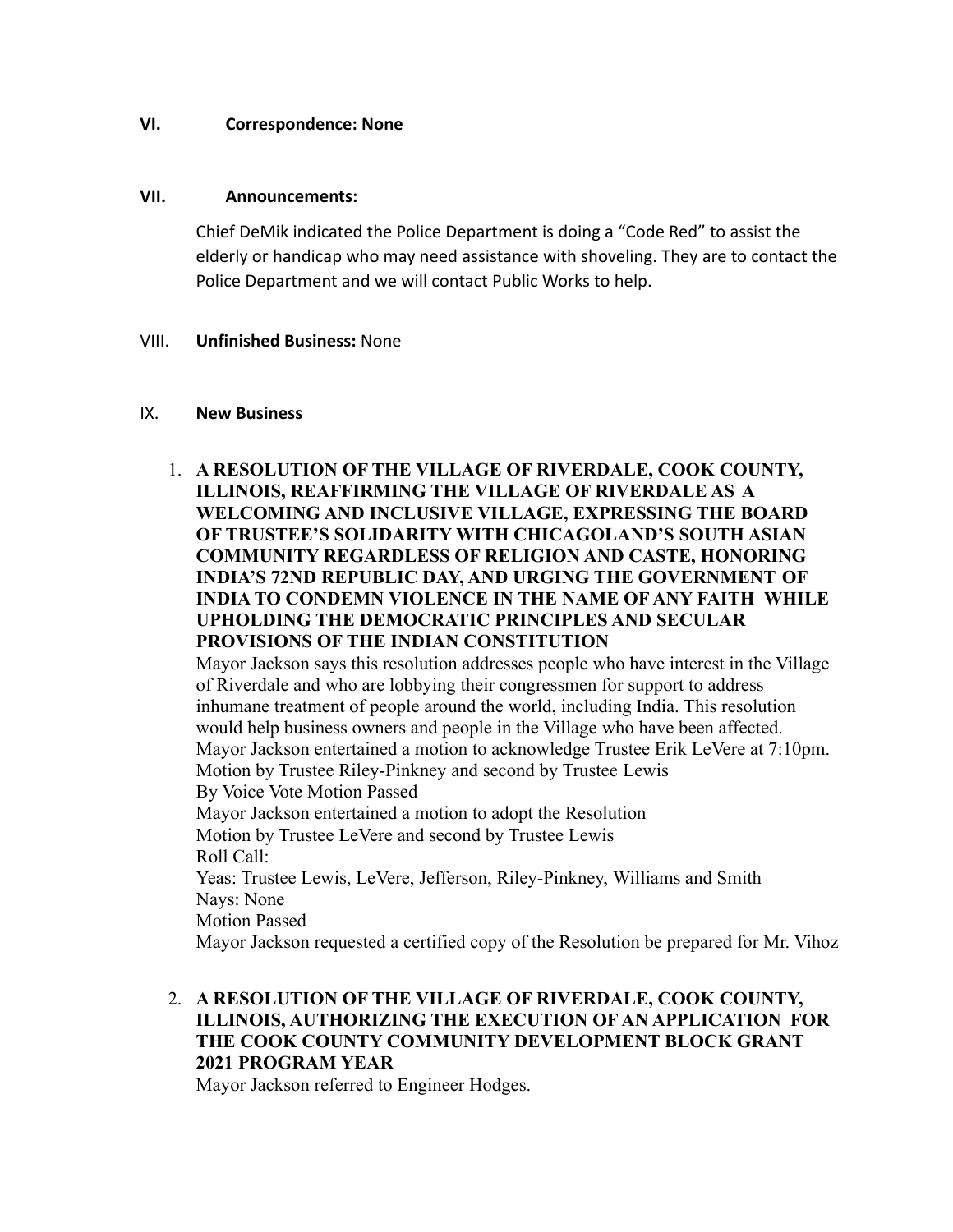He stated this Resolution will accompany the application for funds \$396,500, for the alley reconstruction project. 3 alleys were selected based on residential complaints and need based on the condition. The alleys are  $145<sup>th</sup>$  St –  $145<sup>th</sup>$  St (Wentworth-LaSalle,  $144<sup>th</sup>$  St.-145<sup>th</sup> St. (Wentworth-LaSalle) and  $142n dSt - 143<sup>rd</sup>$  St (Wentworth-LaSalle). Mayor Jackson entertained a motion to adopt. Motion by Trustee Smith and second by Trustee Lewis Roll Call: Yeas: Trustee Lewis, Smith, Jefferson, Riley-Pinkney, Williams and LeVere Nays: None Motion Passed

# 3. **AN ORDINANCE OF THE VILLAGE OF RIVERDALE, COOK COUNTY, ILLINOIS, APPROVING A PURCHASE AND SALE AGREEMENT FOR THE REAL PROPERTY COMMONLY KNOWN AS 458 W. 144TH STREET, RIVERDALE, IL**

Mayor Jackson referred to Chief Smith. He stated this is the house with the bad stairs. We have an investor who would like to obtain the property and bring up to code.

Mayor Jackson entertained a motion to adopt.

Motion by Trustee Lewis and second by Trustee Williams Roll Call:

Yeas: Trustee Williams, Lewis, Jefferson, Riley-Pinkney, LeVere and Smith Motion Passed

4. **AN ORDINANCE OF THE VILLAGE OF RIVERDALE, COOK COUNTY, ILLINOIS, APPROVING A PURCHASE AND SALE AGREEMENT FOR THE REAL PROPERTY COMMONLY KNOWN AS 500 W. 144TH STREET, RIVERDALE, IL**

Mayor Jackson referred to Chief Smith. He stated this property has been an eyesore and an investor would like to obtain this property and bring up to code.

Mayor Jackson entertained a motion to adopt.

Motion by Trustee Riley-Pinkney and second by Trustee Lewis Roll Call:

Yeas: Trustee Lewis, Riley-Pinkney, Jefferson, Williams, LeVere and Smith Nays: None

Motion Passed

5. **AN ORDINANCE OF THE VILLAGE OF RIVERDALE, COOK COUNTY, ILLINOIS, APPROVING A PURCHASE AND SALE AGREEMENT FOR THE REAL PROPERTY COMMONLY KNOWN AS 14411 S. WENTWORTH, RIVERDALE, IL**

Mayor Jackson referred to Chief Mick. He stated this property was slated for demolition. There is an investor who wants to obtain the property and bring in up to code.

Mayor Jackson entertained a motion to adopt.

Motion by Trustee Smith and second by Trustee LeVere